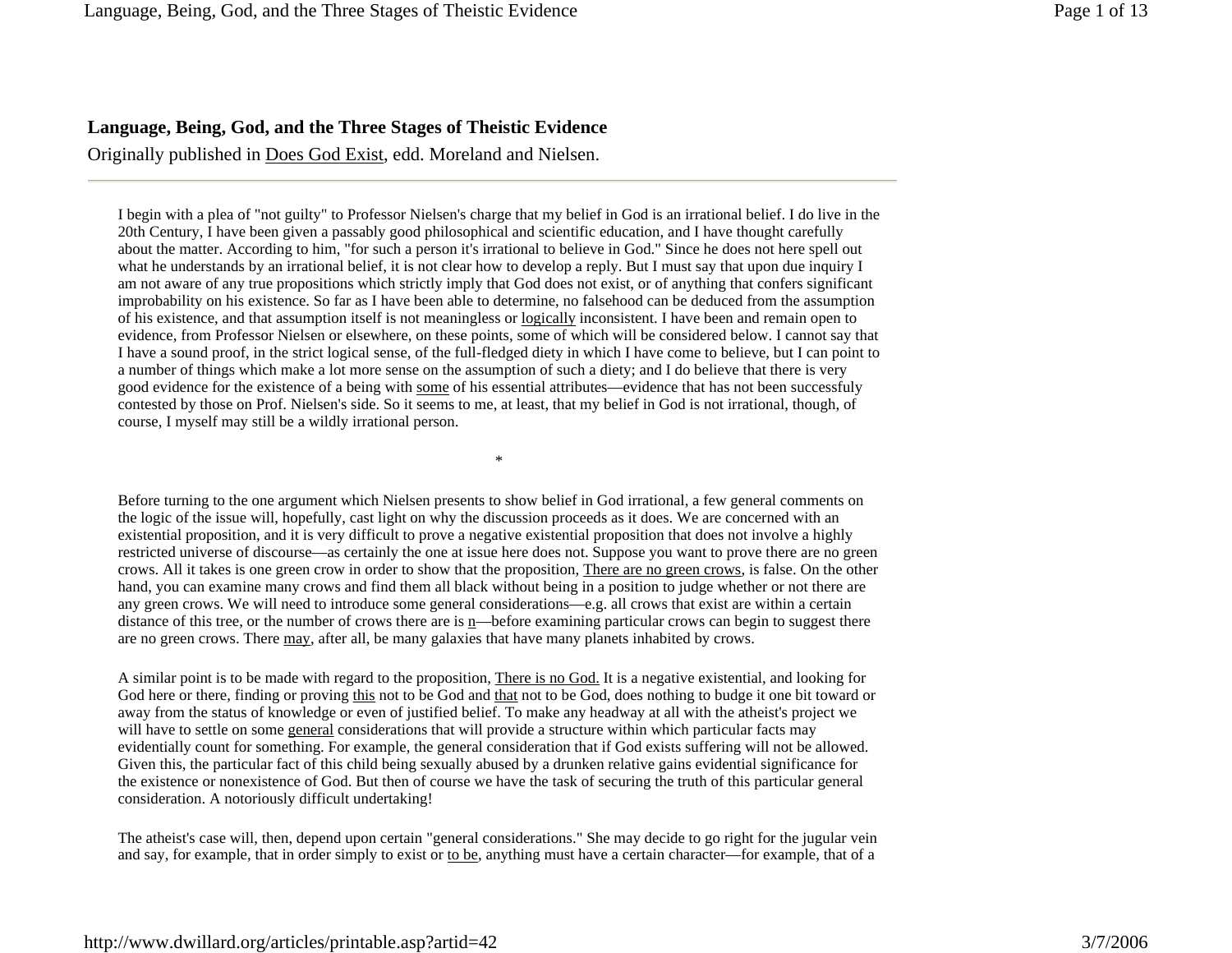particular event or entity at a place and time, like this auto accident or that apple or atom or force field. (I conjecture that in fact something close to this is what Professor Nielsen has in mind, though of course he couches it in more contemporary terms.) Naturalism, which attempts to link existence itself to (physical) causation plus space/time location, is much favored by the contemporary mind. A theory of being thus might serve as the general background for atheism. But that has not worked out very well, and so for the last two centuries the "general consideration" invoked is more likely to have something to do with knowledge or language. And that is certainly the case with Professor Nielsen.

\*\*

He boldly puts all his money on one horse. An act of great courage—or desperation? The general consideration from which he will operate has to do with language. His claim is that statements about a God of the Hebrew/Christian/Islamic variety are "linguistic irregularities." He does not say that they are meaningless, no doubt because he knows that game has already been played out, with his side losing. Rather, he holds that when you speak of an immeasurably vast person of love and intelligence who produced the physical universe your statements are "so problematic and obscure that it turns out that we don't know what we are talking about." We may have a feeling that we do know, he allows, "but when we think very carefully about what these expressions mean, they are so problematic that we can't use them to make true or false claims."

It is far from clear what he has in mind. In fact, this looks awfully like warmed over Logical Positivism with superficial disclaimers. Does Nielsen mean that God talk does refer to God or something, but we can't know what it is that it refers to? That our statements are true or false, but we just can't know which? That there is a reference for the term "God," but we somehow can't get our minds around it? Or is he saying that there is no reference here, and hence no possibility of either truth or falsity? His discussions indicate to me that he means the latter, though his language is ambiguous. If so, he is adopting the heart, at least, of the old Logical Positivist position that statements about God have no truth value and hence no logical relations. Belief in God is, then, arational, not subject of canons of rationality; not irrational and somehow offensive to canons of rationality. Like a duck or a doorknob, it isn't made of the right stuff to be irrational. It can't stand in any kind of logical relation. Thus he says Moreland cannot use terms for God in premises of an argument "because we don't know what we're meaning." (Why isn't this the same as being meaningless?)

If Nielsen does mean to say that the references, the truth or falsity, the logical relations and all, are really there in the God talk, but they are just inscrutible, he should say so, and then go on to explain what it is about just these references etc. which makes them so different from other references, e.g. those in his "Louis made pasta and cake" case. In fact, when he comes to discuss ways of establishing reference, which seems to be the same for him as identifying objects, he only discusses intra-linguistic and ostensive identification. His claim is that "God, unlike Louis, can't be identified ostensively, or extra-linguistically," and that intra-linguistic devices, especially definite descriptions, also don't succeed in picking God out. You can't see God in the way you see Louis, and when it comes to definite descriptions like "the maker of heaven and earth," "How would you identify that?" he asks. "How would you know what that...refers to?" And we are supposed to reply that of course we could not identify, and thus could not know. And this is supposed to imply that the concept of God is "incoherent," and that is supposed to show that it is irrational to believe in God. "Remember,...my basis for saying that it is irrational to believe in God because I believe the concept of God in developed Judeo-Christianity is incoherent."

Now we don't know what reference is, for Nielsen, and it is not clear what he is saying about it. We wonder how he would reply to the following argument: Reference itself cannot be ostensively defined and it cannot—at least in any generally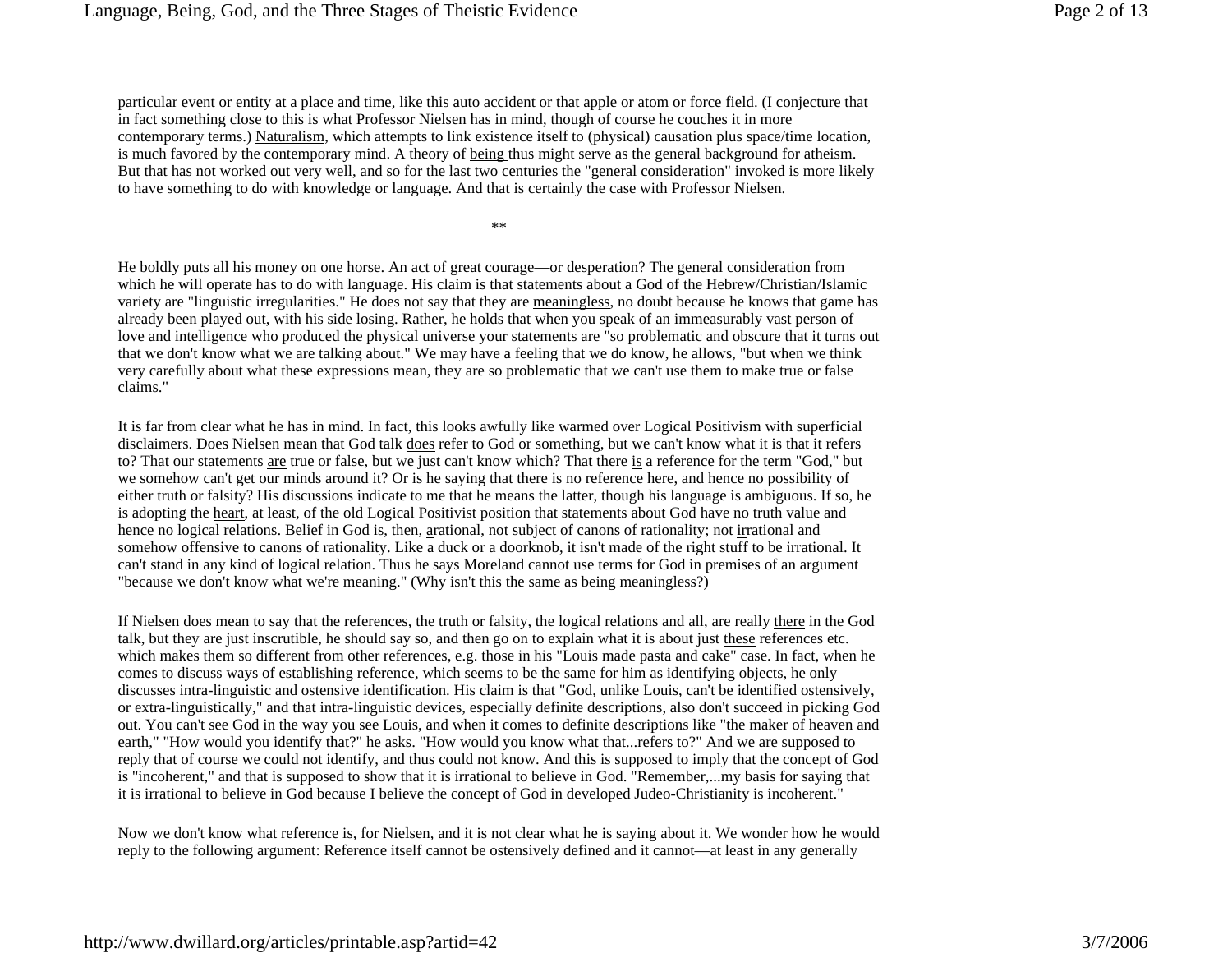acceptable way—be individuated by definite description. (There are plenty of people today who would agree with that!) Therefore, the concept of reference is incoherent, and his (and our) beliefs about it—including the ones upon which his reasons for atheism here depend—are irrational.

Certainly any post-Kripkian or post-Derridian thinker must be slow to accept empirical ostention and definite description as the only means of establishing reference. Possibly reference is something that, at least in certain cases, just emerges at a certain point in the development of language. The overly-simple quasi-positivist models which, it seems to me, lie back of Nielsen's remarks surely cannot do justice to the actual performances of language. But one must be cautious in this area. The disagreements of philosophers about meaning are scarcely less striking than the disagreements people have about God. It is a well-known fact that we cannot agree on the nature of meaning. Indeed, we cannot even agree on what a theory of meaning is supposed to do. So it certainly is surprising as well as unconvincing when we find a leading atheist thinker staking his whole case on general considerations about meaning.

We should also point out that Nielsen's atheism is of a curious variety indeed. If what he says about the word "God" is true, then any claim that God does not exist is just as "incoherent" as the claim that he does. Atheism is therefore incoherent, and therefore is just as irrational as theism. This is additional evidence that he is merely restating the position of Logical Positivism. It is no accident, I'm sure, that he invokes Rudolph Carnap at the end of his talk; but Carnap and his Logical Positivism frankly embraced, even insisted upon, the incoherence of atheism as well as theism.

Now there are multiplied millions of human beings who believe that they have had a direct experience of God, or think that certain definite descriptions—e.g. the person who created the world or met Moses on the mount, the God and Father of our Lord Jesus Christ, and so forth—work perfectly well. These people are not always philosophically unsophisticated. John Locke, a Christian theist and an Empiricist philosopher of considerable ability—who, however, was neither a Sensist nor a Positivist—carefully elaborated both how an Empiricist can account for ideas of infinity (Essay on Human Understanding, Book II, Chap. xvii) and can, from one's own existence and from nature, argue for the existence of an infinite God. (Essay, Bk. IV, Chap. x) Nielsen surely owes such people a bit more than the suggestion that, "Well, they think it all makes sense, but it really doesn't." Perhaps these people, many of whom are just as rational, informed and broadly experienced as he is, think it makes sense because it does make sense. In any case it's only 'tis against 'taint until we can operate from an acceptable theory of "making sense," which he certainly does not provide.

He does speak of "My argument that it doesn't make sense when you think it through... God is an infinite individual who created and sustained the world." But I don't believe he really advances an argument here, as distinguished from some rather vague assertions about meaning, based upon no plausible theory. What exactly is the argument that "God" is "incoherent" in his sense, such that statements containing it are neither true nor false? I confess I can't find in his remarks given here anything worthy of the name "argument." Actually, that may well be too much to require of a popular lecture. But perhaps he could help us out in his final remarks for this volume by just indicating the premisses and showing how they imply that statements containing the word "God" are neither true nor false. It would be especially useful to be shown how the "incoherence" of "God" in Nielsen's own sense—whatever that is, exactly—entails or renders probable the nonexistence of God. Or, more generally, how an ontological conclusion can be validly deduced from any linguistic fact.

\*\*\*

But does the case for the positive thesis fare any better? I believe it does, and along certain lines stated by Professor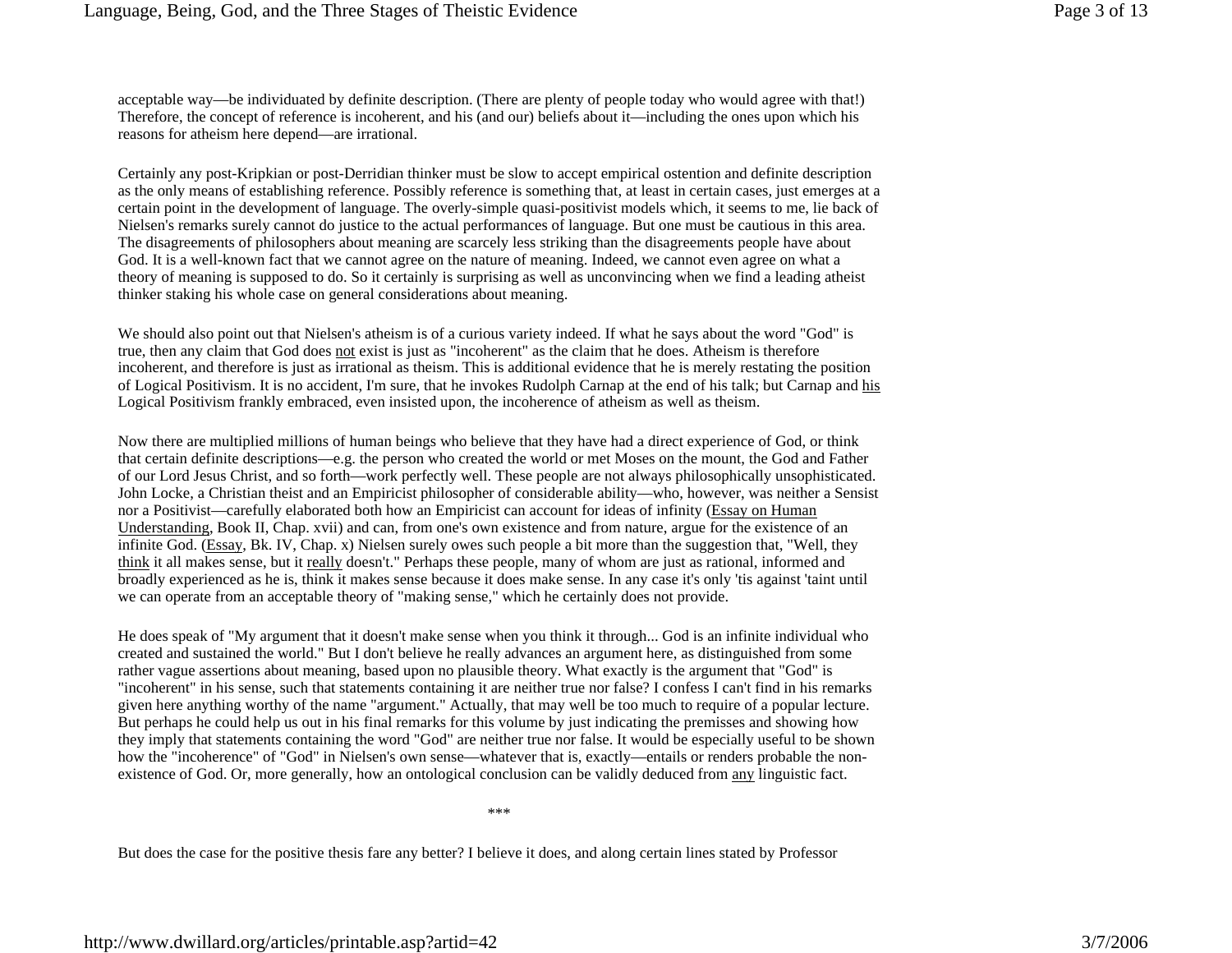Moreland. However, the overall argument as I would develop it is not one which in one stroke, from one set of true premisses, purports to establish or render plausible the existence of Jehovah, understood by Christians to also be the God and Father of our Lord Jesus Christ, and referred to in Islam as "Allah." Rather, the plausibility of theism, as I shall henceforth simply refer to it, emerges in three stages. These stages are not three separate arguments or "ways," each of which, supposedly, brings you to the same logical point. Three unsound arguments are not to be expected by their collective force to prove a conclusion which none can establish by themselves. Nor do the earlier stages establish conclusions which, in a straightforward manner, serve as premisses in the later stages. Instead, what is shown or evidentially supported in the earlier stages only determines a framework of possibilities within which the considerations of the later stages are carried on. For example, the first stage shows that there actually exists something which might be God in some more conventional sense.

What then, are the three stages? At this late date it is extremely hard to discuss the relevant issues without getting involved in many age-old entanglements that in fact have nothing to do with the case one is arguing. I shall, accordingly, avoid much of the traditional terminology in what follows and attempt to narrowly restrict myself to precisely those considerations upon which the evidence for theism, as I see it, depends. We begin with a demonstration that the physical or natural world recognized by common sense and the "natural" sciences is not the only type of thing in existence: that there concretely exists, or at least has existed, something radically different from it in respects to be discussed. By a "demonstration" I mean a logical structure of propositions where the premisses are true and logically imply or entail the conclusion when taken together.

\*\*\*\*

The argument at stage one proceeds from the nature and the existence of the physical. Confusions, quibbles and philosophical exercises—pointless and otherwise—aside, it is true that there is a physical world, and we do know that this is true. Further—although the nature of that world may be, ultimately, a profound mystery, or turn out to have some deep kinship with what we call the mental or spiritual—there are some things about its general character which we also know to be true. One of these is as follows: However concrete physical reality is sectioned up, the result will be a state of affairs which owes its being to something other than itself.

This, I submit, is something which we know to be true of the general character of things in the physical world, and of course anyone should feel free to submit a case of a physical state of which this proposition is not true. Now it is, certainly, an extremely complex proposition, and, if we begin to take it apart, we will surely be led to many things we do not know and possibly do not even understand. But it has that in common with nearly all of the truths which we know best, both in ordinary life and in science. One of the things which I hope might be clear at this point in humanity's intellectual development is that degree of simplicity or complexity in an object has no automatic significance either for being or for knowledge. It should be equally clear that inability to say how we know something does not imply that we do not know it—although it is always appropriate to raise the question of the "how" whenever someone claims to know something, and some appropriate kind of explanation is usually required.

Now any general understanding of the dependencies of physical states would require something like Aristotle's wellknown four "causes." Restricting ourselves to the temporal order, however, we find, among other things, that every physical state, no matter how inclusive, has a necessary condition in some specific type of state which immediately precedes it in time and is fully existent prior to the emergence of the state which it conditions. This means that for any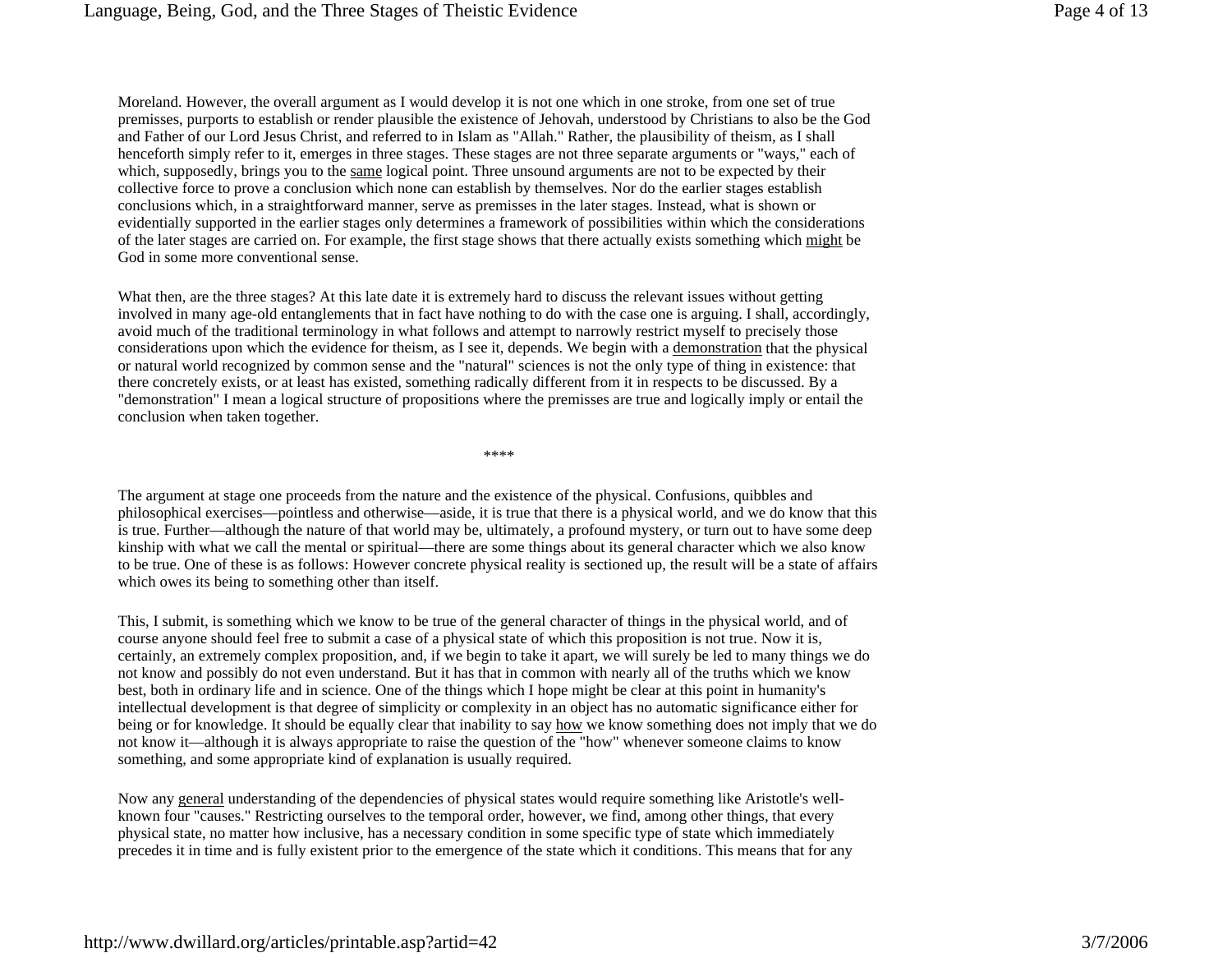given state, e.g. Voyager II being past Triton, all of the necessary conditions of that state must be over and done with at that state, or at the event of which the state is the ontic residue. The series of "efficient" causes, to speak with Aristotle, is completed for any given event or state that obtains. At the state in question, we are not waiting for any of these causes to happen, to come into being.

Moreover, this completed set of causes is highly structured in time and in ontic dependence, through relationships which are irreflexive, asymmetric and transitive. Thus, no physical state is temporally or ontically prior to itself, and if one, a, is prior to another, b, b is not prior to a. Further, if a is prior to b and b to c, then a is prior to c. This rigorous structure of the past is eternally fixed and specifies a framework within which every event of coming into existence and ceasing to exist finds it place. Most importantly for present interests, since the series of causes for any given state is completed, it not only exhibits a rigorous structure as indicated, but that structure also has a first term. That is, there is in it at least one "cause," one state of being, which does not derive its existence from something else. It is self-existent.

If this were not so, Voyager's passing Triton, or any other physical event or state, could not be realized, since that would require the actual completion of an infinite, i.e. incompletable, series of events. In simplest terms, its causes would never "get to" it. (As in a line of dominoes, if there is an infinite number of dominoes that must fall before dominoe x is struck, it will never be struck. The line of fallings will never get to it.) Since Voyager II is past Triton, there is a state of being upon which that state depends but which itself depends on nothing prior to it. Thus, concrete physical reality implicates a being radically different from itself: a being which, unlike any physical state, is self-existent.

This completes the demonstration in our first stage of theistic evidence. To sum up: The dependent character of all physical states, together with the completeness of the series of dependencies underlying the existence of any given physical state, logically implies at least one self-existent, and therefore non-physical, state of being: a state of being, or an entity, radically different from those that make up the physical or "natural" world. It is demonstrably absurd that there should be a self-sufficient physical universe, if by that we mean an all-inclusive totality of entities and events of the familiar or scientific physical variety, and unless (like Spinoza) we are prepared to treat the universe itself as having an essentially different type of being from the physical:—which then just concedes our point.

It is common to hear, in response to this argument, the assertion that there just cannot be a self-existent being, but very uncommon to hear any very strong reason for the assertion. Professor Nielsen comments on the "incoherence" (once again) of a logically necessary individual, and I want to side with him in rejecting such a being. But I have said nothing in the above about a logically necessary being. Only that, relative to the character of the physical world, it is logically necessary that there be something the existence of which does not derive from other things. So far as my argument goes, there is no reason why this should have to be a being logically necessary in itself—although of course I recognize there has been a lot of discussion about such a being in the history of our subject, and I do not discount that discussion as wholly pointless.

A more serious and perhaps more "common sense" objection to my position, but one that is, I think, answerable, is contained in the child's question: "Mommy, where did God come from?" (He's just been told that God made trees and clouds, you know.) In our terminology: "Where did this self-existent being come from?" And the answer is that He (She, It) didn't come from anything because He didn't come at all.

One will have trouble with that answer only if they have already assimilated existence to physical existence. Then and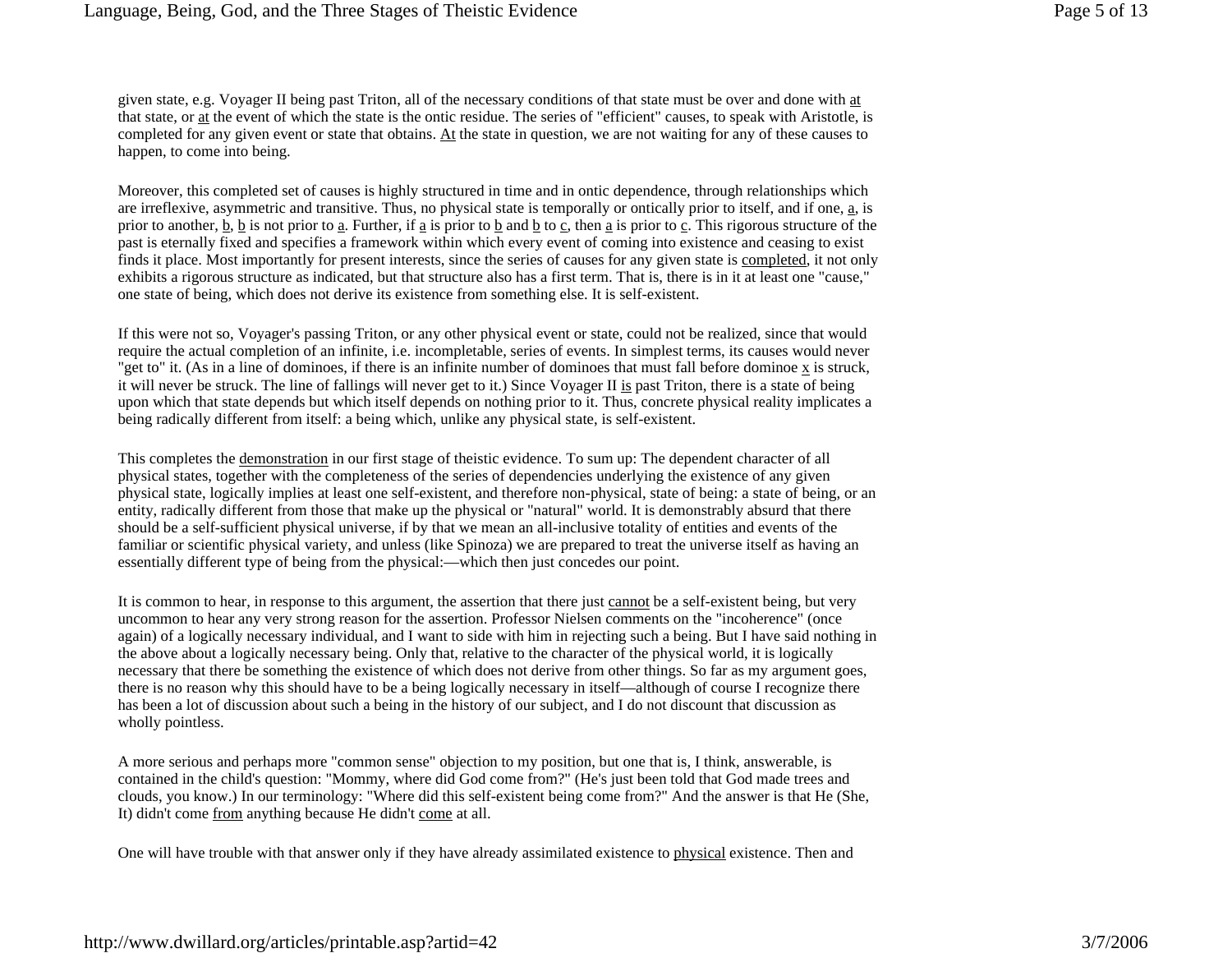only then does the perfectly general question, "Why is there something rather than nothing?" make sense. Without that assimilation the answer is: "Why shouldn't there be?" And it turns out there is no good reason to suppose that everything that exists resembles physical existents in coming to be "from" something other than themselves. It should be pointed out that such a supposition, in any case, directly begs the question of God's existence. For you certainly could not know it to be true if the question of God's existence is yet to be decided. Efforts in the history of thought to tie the concept of being to that of the physical have proved resounding failures, it seems to me, although certain epistemological programs—e.g. "Science is restricted to the physical (to Physics and its derivatives), so 'knowledge' and therefore(!\*?!) being is restricted to the physical"—are still widely favored. The lack of a conceptual connection between being and the possibility of knowledge continues to plague such programs, as it has most philosophers from Hume and Kant to our time.

One has, I think, to go through a conceptual turn-around in general ontology somewhat like the one Newton executed for physics. Aristotelian physics made motion problematic and rest unproblematic. The question then was: "Why is there motion (here, or there, or at all) rather than rest? Newton saw that motion was no more problematic than rest. What had to be explained was change: from motion to rest, or conversely. Similarly, in general ontology one has to understand that existence is, in general, no more problematic than non-existence. Existence isn't somehow "harder" or inherently less likely than non-existence.——Unless, once again, we are obsessed with physical existents, which, because of their specific nature as dependent beings, are admittedly always more or less hanging on by the skin of their teeth and inevitably tending toward disintegration. (Aristotle, in his theory of motion, seems to have been obsessed with "forced" motion, such as donkeys pulling carts and persons hauling water out of a well.)

In fact there are two interesting (by no means philosophically unproblematic) candidates other than God for the status of self-subsistent being, or something similar: Universals (Plato's "forms") and free human actions. With reference to universals the question of origin in time does not arise, since they—as distinct from their exemplifications—are not temporally located at all, and since they lack any sort of adjacency or contiguity with other entities which would make sense of their being "produced" by them. Free actions also, it has been argued, involve at least an element of selfsubsistence, lacking in their nature as free actions a sufficient, but not (at least on some accounts) necessary conditions.

Finally, it will be objected by some that, though the series of causes for any physical state is finite, the first physical event or state in the series could have come into existence without a cause, could have, in short, originated "from nothing." Many discussions today seem to treat the "big bang" in this way, though of course that would make it totally unlike any other "bang" of which we have any knowledge. "Big bang" mysticism is primarily attractive, I think, just because "the bang" has stepped into a traditional role of God, which gives it a nimbus and seems to lift the normal questions we would ask about any physical event. That "bang" is often treated as if it were not quite or not just a physical event, as indeed it could not be. But what then could it be? Enter "scientific mysticism." And we must at least point out that an eternally selfsubsistent being is no more improbable than a self-subsistent event emerging from no cause. As C. S. Lewis pointed out, "An egg which came from no bird is no more 'natural' than a bird which had existed from all eternity." (God in the Dock, p. 211)

Now I am prepared to grant Hume's point that there is no logical contradiction in the supposition that something could come into existence without a cause. This, however, does not entail that Locke was wrong in his claim that "man knows by an intuitive certainty, that bare nothing can no more produce any real being, than it can be equal to two right angles." (Essay, Book IV, Chap. x) There are, after all, general laws about how every type of physical state comes about. If we keep clearly before our minds that any "something" which comes into existence (including a however big "bang")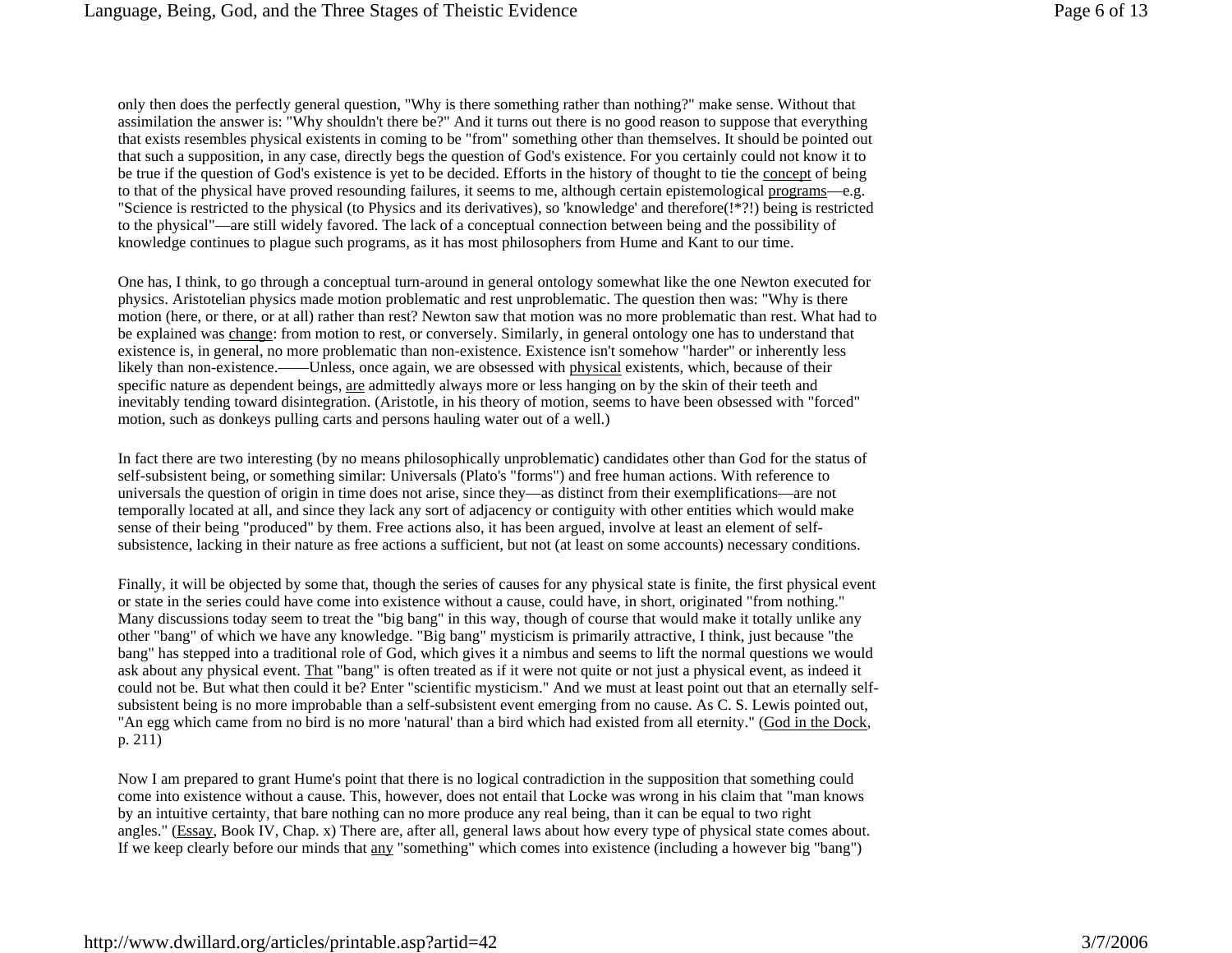will always be a completely specific type of thing, then we see that for that "something" to originate from nothing would be to violate the system of law which governs the origination of things of its type. To suppose that an apple, for example, could come into existence without any prior states upon which it depends for its existence is to simply reject all the laws we know to hold true of apple production. They are no longer laws. And it is not a matter of discovering further conditions under which apple-laws apply, for the hypothesis is one of no conditions whatever. The counter-intuitiveness of this is, I imagine, what Locke is referring to, and I certainly agree with him if it is. But even if it were neither selfcontradictory nor counter-intuitive to suppose that something originated without a cause, the probability of it relative to our data would be exactly zero. There is, so far as I know, not a single case of a physical state or event being observed or otherwise known to originate "from nothing." And if anyone has observed such an thing, I am sure that our leading scientific journals and societies would like very much to hear about it. In fact, the idea is an entirely ad hoc hypothesis whose only 'merit' is avoidance of admission of a self-subsistent being:—which it achieves precisely by claiming an entity of a type which in every other case is admitted to be dependent to be, "just this once," itself self-subsistent.

Something which originates from nothing is, precisely, self-subsistent. It is dependent on nothing and exists in its own right. The editors of the Time-Life book Cosmos (appearing in 1989) gravely remark that "...no one can say with certainty why the universe popped out of the void." (p. 13) They along with many sober cosmologists who ponder this question seem oblivious to the fact that in the nature of the case there can be no why for its "popping out," since it is precisely the void, the "empty," out from which it popped. There is nothing to be uncertain or uncertain about.

Of course there are many other points of interest and disagreement to be discussed with reference to my first stage argument. It doesn't prove that there is only one self-subsistent being. It doesn't show that the uncaused being or beings which lie at the foundation of the world causal series still exist—though, certainly, we would like to know of any reason, beyond the mere empty logical possibility, which might be offered for them ceasing to exist. (Admittedly, their not being dependent and contingent in the sense of physical states and events does not immediately imply inability to dissipate themselves in some fashion.) Finally, this argument does not show that the self-subsistent first cause is a person.

All of this I cheerfully grant. Nevertheless, from the viewpoint of the atheist's enterprise, we now have an ontologically haunted universe. It is haunted by unnerving possibilities. If I am right, there has got to be something more than the physical or "natural" universe: and something obviously quite different in character—though also essentially related to it, for from this "something more" the physical universe ultimately derives. If this is established, it is not clear to me that very much of a point is left to atheism, which in the contemporary world surely draws most of its motivation from a desire to tame or naturalize reality—all hope of which is now lost. (Again: If I am right.) Of course many important points about the exact character of this "more and different" aspect of the universe are still left to be determined. In particular, religion as a human institution, and certain kinds of God's, can be effectively attacked by the atheist. But the theist is concerned with this no less than the atheist, and perhaps even more so. Early Christians were sometimes called atheists by the Romans whose gods the Christians denied. Later Christians called Spinoza an atheist. And so forth. But I think there is an obvious sense in which the atheist in the current, standard philosophical understanding, can never feel comfortable in a universe which supplements the physical in the manner demonstrated by my first stage argument. The possibility of there being a god, even in the full theistic sense, has now become significantly more substantial. There is an ontological "space" for it to be realized which just would not be there in a strictly physical universe.

\*\*\*\*\*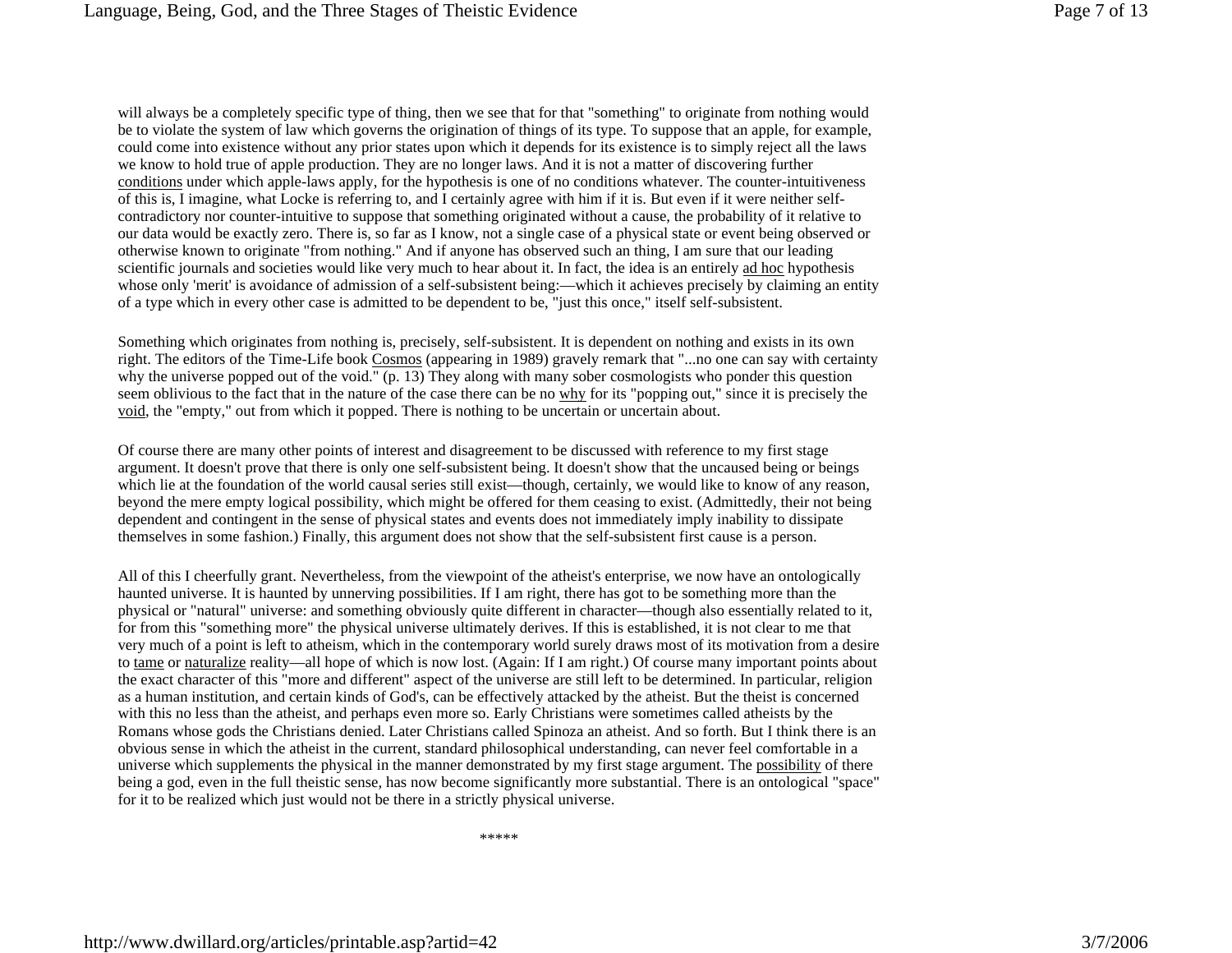The second stage in my development of the case for theism corresponds to what has traditionally been called the teleological argument, or the argument to design. The latter is the correct designation for what I take to be the essence of the point here. Many will be astonished at the suggestion that teleology actually has nothing at all essentially to do with the case, and has in fact only resulted in an incredible amount of confusion and arguing beside the point on both sides. Theists have, I believe, brought this upon themselves by fixing upon such striking cases of order as the human eye or the degree of inclination of the earth's axis in relation to the possibility of life on the planet. But—especially since the emergence of evolutionary theory—they in so doing open themselves up to massive and sophisticated, though often logically quite misguided, 'rebuttals', every case of which purports to show how the cases fixed upon by the theist at least could, with some degree of probability, have originated, come into existence, by a lawlike process from a pre-existing condition of the physical universe without assistance from what one recent practitioner of this routine smugly calls "a Great Spirit in the sky with a tidy mind and a sense of order" or "A blessed miracle of provident design." (Richard Dawkins, The Blind Watchmaker: Why the Evidence of Evolution Reveals a Universe without Design, New York: Norton and Co., 1986, pp. 43-44) The "rebutters" with almost no exceptions quite conveniently manage to forget that evolution, whether cosmic or biological, cannot—logically cannot!—be a theory of ultimate origins of existence or order, precisely because its operation presupposes the existence of certain entities with specific potential behaviors and an environment of some specific kind that operates upon those entities in some specifically ordered fashion. It is characteristic of the thoughtlessness and ignorance which plagues the discussion of these issues that Darwin's book On the Origin of the Species by Means of Natural Selection is often thought, by theists as well as anti-theists, to be an explanation of the origin of life and of living forms generally—when of course nothing was farther from Darwin's own mind. (I hasten to exempt all parties to the present discussion from any such misunderstanding!) Let us quite generally state, then, that any sort of evolution of order of any kind will always presuppose pre-existing order and pre-existing entities governed by it. It follows as a simple matter of logic that not all order evolved. Given the physical world however much of evolution it may or may not contain—there is or was some order in it which did not evolve. However it may have originated (if it originated), that order did not evolve. We come here upon a logically unsurpassable limit to what evolution, however it may be understood, can accomplish.

We should pause to notice that the order from which cosmic and biological evolution takes rise must have been one of considerable power and complexity, since it provided the basis of, precisely, cosmic and biological evolution. Evolution itself is a process that exhibits order of stunning dimensions, diachronic as well as synchronic, especially if given the scope customary among anti-theists. That specific type of structure found in evolution did not itself come about through evolution, any more than, as Liebniz pointed out, the laws of mechanics were instituted by the laws of mechanics. It is important to take note of this, because some partisans of evolution hold before us the image of being without order as that from which being with order emerged. Thus we find Dawkins, in the book mentioned above, discussing the non-random arrangement of pebbles of various sizes on an ocean beach. Clearly the pebbles seem sorted and arranged. But, as he points out, this "arranging was really done by the blind forces of physics, in this case the action of waves. The waves....just energetically throw the pebbles around, and big pebbles and small pebbles respond differently to this treatment so they end up at different levels of the beach. A small amount of order has come out of disorder, and no mind planned it." (p. 43) Big-bang mysticism is, I find, usually accompanied by an "order out of chaos" mysticism.

After letting him enjoy a small moment of triumph, we can only say to this highly qualified scientist: "You gotta be kidding! No mind (directly) planned it, but nothing whatsoever 'has come out of disorder' in this case." The interaction of the waves and the pebbles in this case is a perfectly orderly process, even if our comprehension of that order can only be statistically expressed. Moreover, we know for sure that Dawkins himself knows this. What afflicts him at this point can be very simply described: He is in the grip of the romanticism of evolution as a sweeping ontological principle, bearing in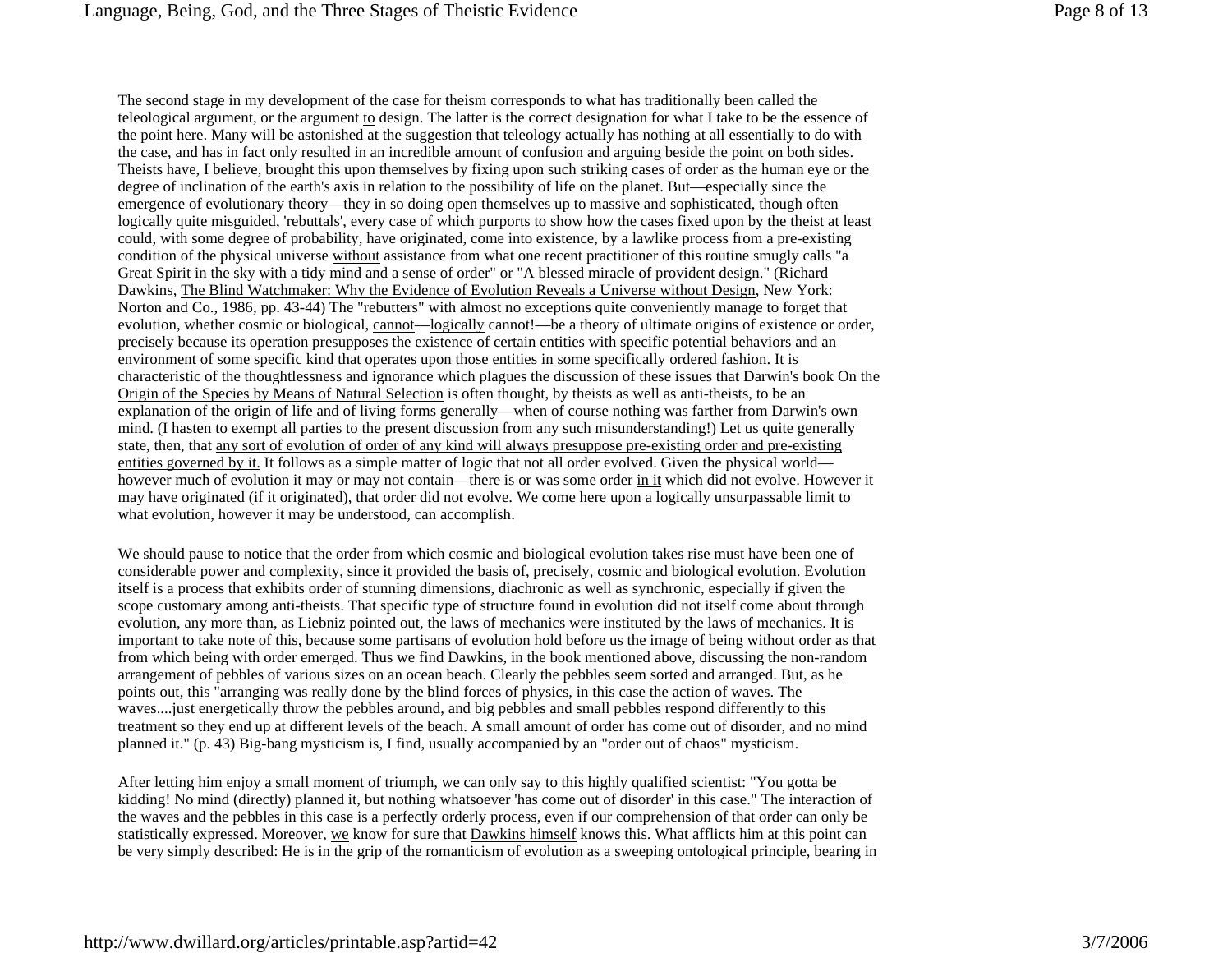itself the mystical vision of an ultimate Urgrund of chaos and nothingness of itself giving birth to the physical universe. —— Which is all very fine as an aesthetic approach to the cosmos, and vaguely comforting. But it has nothing at all to do with "evidence of...a universe without design," as the sub-title of his book suggests.

So at this second stage we have a challenge to offer the atheist similar to the one of the first stage. At the first stage we said that the probability, relative to our data, of something (in the physical universe, at least) originating from nothing was zero, and we invited the atheist to find one case of this actually happening, to raise the probability a bit above zero. Now we urge him to find one case of ordered being—or just being, for, whatever it is, it will certainly be ordered—originating from being without order.

Over against this challenge we point out that the force, the power to convince, which most people seem to feel in the face of the existing physical order surrounding us undoubtedly comes from the simple fact that we all have experience perhaps even a quite direct, first-hand experience—of order entering the physical world from minds—our minds as well as from that of others. Not as if the physical world were totally disordered before our plan or "design" surfaced there. Of course it is not. We have no experience of ex nihilo creation, and the second stage of theistic evidence does not aim to establish such creation. But, to go back to Paley's classical example of finding a watch in the wilderness, we clearly know that the order that is in a watch first presented itself to the human mind without being present in physical reality, and only because of that did it later emerge within the physical world. We know that locomotives, bridges, and a huge number of other things exist in the physical world because the "design" for them previously existed in a mind. Some person designed them. Only the kind of scepticism that gives philosophy a deservedly bad name can suggest otherwise. That is why if we stepped on an apparently uninhabited planet and discovered what, to all appearance, was a branch of the May Company or Sears—or even a coke bottle or a McDonald's hamburger wrapper—it would be both psychologically impossible as well as flatly irrational, in the light of our available data, to believe that they came into existence without a design and a mind 'containing' it. The extension of this conclusion to cover eyes, DNA structures and solar systems, by appropriate modifications of premisses, is only slightly less coercive.

That, surely, is why David Hume, in the "Introduction" to his The Natural History of Relgion, states that "The whole frame of nature bespeaks an intelligent author; and no rational enquirer can, after serious reflection, suspend his belief a moment with regard to the primary principles of genuine Theism and Religion." And he puts in the mouth of Philo, at the end of his Dialogues Concerning Natural Religion, the somewhat more modestly formulated conclusion "That the cause or causes of order in the universe probably bear some remote analogy to human intelligence." Now I am aware of the carefully weighted meaning which Hume assigned to these words, and, indeed, I accept them in that meaning as an adequate formulation of the results of my stage two. But it is necessary at the same time to insist that he really did mean what he did say in these two passages. (I take Philo to speak for him.) Hume was a minimal or stage-two theist. He believed that the physical universe rationally required a mind or mind-like being as its source, and for the reasons I have indicated above. His further views, to the effect that the world offers no rational support for the full-blown God of Christian theism, do not diminish this one bit.

We should occasionally think about the fact that all of the "great" philosophers—the ones which, up to very recently, all of the better graduate programs in philosophy thought you had to know something about before professional respectability could rest upon you (Plato, Aristotle, St. Augustine, St. Thomas, 'St. Occam', Descartes, Spinoza, Liebniz, Locke, Berkely, Kant and Hegel)—accepted either second stage theism or (Spinoza, Kant, Hegel) something stronger. Kant, who along with Hume is generally credited among professional philosophers with destroying any possibility of significant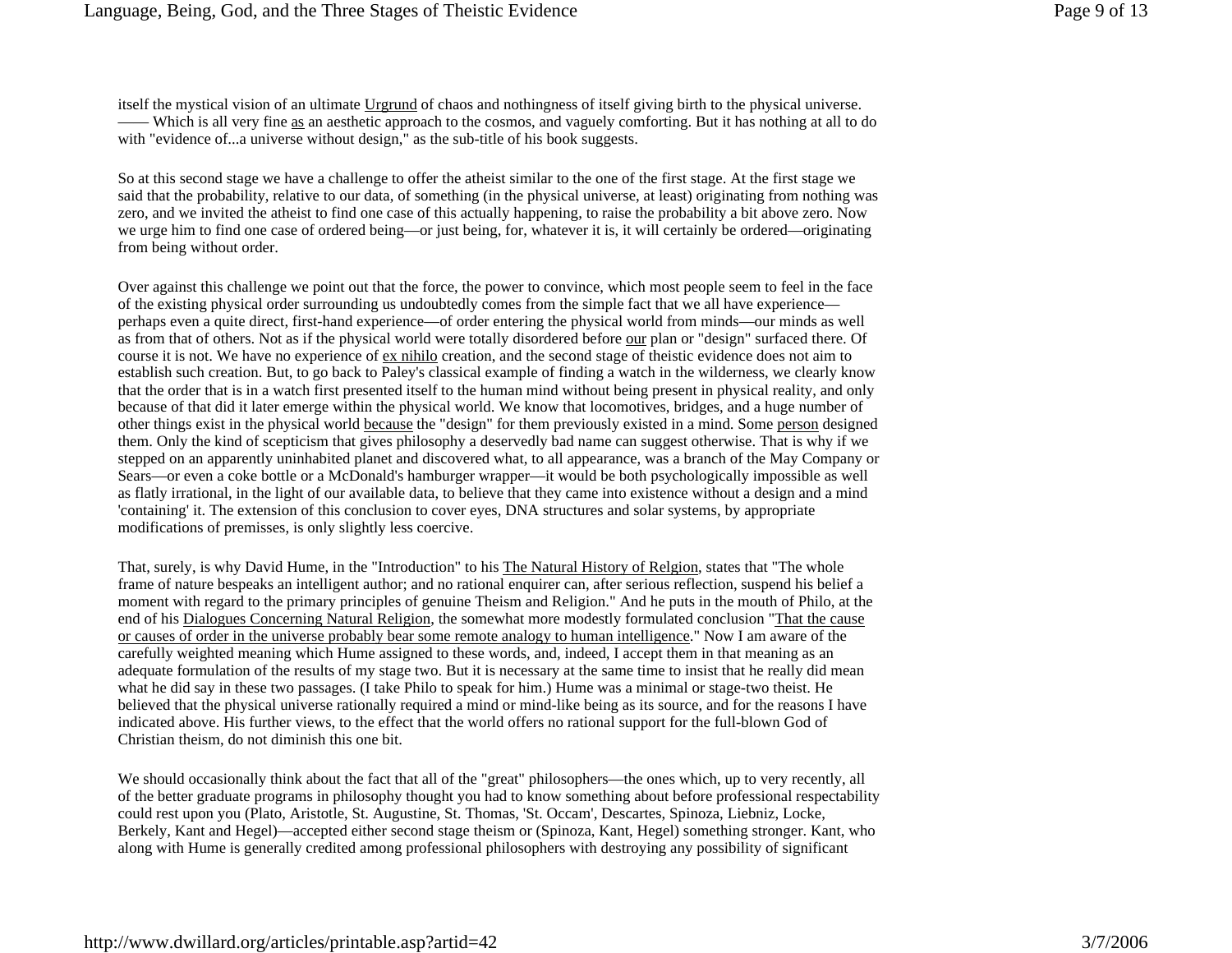theistic evidences, said that "belief in a God and in another world is so interwoven with my moral sentiment that as there is little danger of my losing the latter, there is equally little cause for fear that the former can ever be taken from me." (Critique of Pure Reason, B 857) At the very least, he held, it is impossible to prove "that there is no such being and no such life." (B 858) His belief was that if the moral life is possible, there is "another world," the "intelligible world," which alone makes the moral life possible. And he indeed believed the moral life to be possible. So here is an argument which, to his own mind, secured the existence of a person-like transcendental being with its world. That it is in some sense a "moral argument" does not mean that it is not as logically serious as any other argument. Kant did not regard the moral world as nebulous or non-existent, in the contemporary manner.

Now I do not cite these great philosophers as authorities on the points here at issue, though it is about time that the actual role of authority in professional philosophy and in the intellectual world generally got a candid and thorough reexamination. ("There's a whole lot of faking going on.") It is just that the general impression that philosophers especially the "real" ones—are explicit or closet atheists, needs occasionally to be brought over against certain historical facts. And the often suggested idea that, if Aristotle or Descartes or Locke had only lived today, they too would have been atheists needs to be faced with the challenge to point out exactly what it is that we now know or can do that would have modified the arguments upon which they based their theism. (I have even heard it suggested that these philosophers were just hypocrites, and only seemed to accept theism from fear of their society!)

So what do we have at the second stage of theistic evidence? We have established that not all order is evolved and that relative to our data there is a probability of zero that order should emerge from chaos or from nothing into the physical world. In addition, we have experience of order emerging from minds (our minds) into the physical world. Under the limited conditions of human existence, we know what this is like and that it does happen. Now what is the effect of all of this? Certainly no demonstration of God in the full theistic sense. But, similarly as with stage one, the possibility of there being such a God has become significantly more substantial. The existence of something significantly like him has been given some plausibility, and the theist may now invite the atheist to show why the self-existent, mind-like entity of minimal theism—the god of the philosophers, shall we call him—could not in reality be the same as the subject of praise and prayer and devotion in religion—the "God of Abraham, Isaac and Jacob." There is now a somewhat broader ontological "space" for the God of religion which would not be there in a universe without "design."

Once we are clear about this, we return to the more familiar cases associated with the "teleological" argument, some of which were discussed by Professor Moreland. The intricate cases of adaptive order found about us in the world are said by the atheist to have resulted from trillions of tiny increments of order. ("We do the difficult immediately," the US Marines say. "The impossible takes a little longer.") That is logically possible, once we free it, as discussed above, from the logical confusions and sweeping ontological pretensions which have encumbered the idea of evolution. On the other hand, once it becomes clear that order is not self-generating and could not all have originated from evolution, and in the light of the fact that order does, at least in some limited sense, upon some occasions actually enter the physical world from mind, we would want to know exactly why—given all of this—we should rule out some fairly direct role of "larger minds," shall we say, in the production of eyeballs and planetary orbits. And the theist, for her part, must take seriously the question of "how" such a role is to be conceptualized—lacking interesting responses to which the whole idea of "creation science" must remain as vacuous as it is today. That is a tough assignment. But it may be that human history, the realm of action and personality, more readily exhibits a direct role of larger minds in the course of worldly events. And that brings us to the third stage of theistic evidences, as I understand them.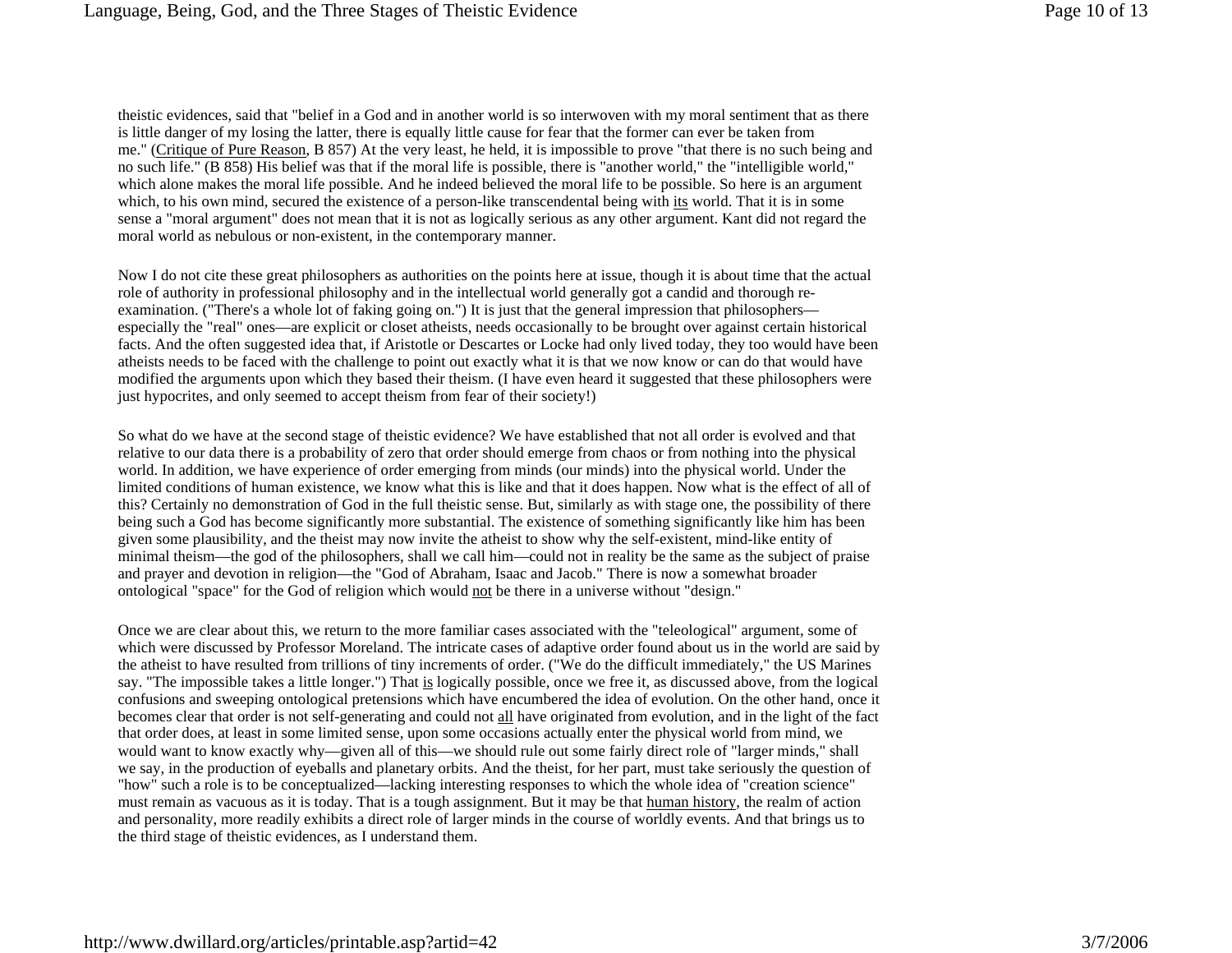\*\*\*\*\*\*

In this third stage we look at the course of human events—historical, social and individual—within the context of a demonstrated extra-naturalism (stage one) and of a quite plausible cosmic intellectualism (stage two). Thus human life is to be interpreted within the ontological space of the actualities, with their attendant possibilities, hewn out in stages one and two. Further things which we know about some minds (ours) and their creations at least put us in position to face the atheist with an urgent "why not," and to test the basis of any knowledge claims she may make about cosmic minds in relation to human history and experience. We know, most importantly, that human minds standardly create for a purpose, and that they retain an active interest in, feel intimately invested in, what they create—and all the more so the greater the originality or "creativity" involved. Intervention in human affairs by God need not, as in Deism, be regarded as a sign of imperfection in the original creation. ("Another factory recall?") Creation might, after all, be an ongoing affair with God, including what is usually called "redemption" in the language of theology. Intervention appropriately conducted could plausibly be seen as a loving will to communicate and to help, or to secure the purposes in creation, which is at least not radically foreign even to personality as we know it under human conditions. And, given all the preceding, we would like to know why the same should not be true of cosmic intelligence—all the while unequivocally conceding that we have not demonstrated it to be true, or even strongly probable. While unexcluded possibilities do not imply truth or probability, they are nonetheless not irrelevant to rationality.

More important in our third stage than these rather speculative extensions of minimal theism toward a more full-blown personal God, is the examination of the actual course of human history and the actual contents of human experience to determine, as honestly and thoroughly as possible, what can and what cannot be understood in terms of "natural" events verifiable within objectively established methodologies of science. These methodologies are to be distinguished, as clearly as possible, from philosophical speculations about them, of course. But, to put it simply, we should always assume that particular events and experiences might be scientifically understood; and the theist should usually if not always give any benefit of any honest doubt to the naturalist in any particular question of fact (though, I think, not in matters of philosophical speculation). If there is anything to what the theist believes, we surely can afford to be generous.

But we must also be thorough, and we have every right to require the same of our atheist co-investigators and to ignore their objections if they refuse. Faith is not restricted to religious people, nor is blind prejudice and dogmatism. The atheist who can't be bothered to pay serious attention to the facts claimed for religious histories and religious experience is twin brother to the churchman who refused to look through Galileo's telescope because he already knew what was and was not to be seen. Of course the way is often paved for this in the life of the individual atheist by an equal prejudice and dogmatism on the theist side. Also the (hopefully) sound argumentation laid out in stages one and two above may have been dismissed because it was presented as proving the existence of the God of religion, when it obviously does no such thing. Thus the individual atheist may recognize no context of possibilities within which the miraculous events of religious history and the experiences of sainthood and the devout can be taken seriously for the purposes of knowledge.

So I completely agree with Professor Nielsen's comment, at the opening of his "Rebuttal," that the resurrection of Jesus from the dead, even if he stood by and saw it happen, "wouldn't show there was an infinite intelligible being." He knows there are lots of weird things in the world, and, as he says, "It would be just a very strange happening." (So what else is new, in a universe where nothing bangs big and order 'congeals' out of chaos?) Jesus himself, according to the record, agrees with us on this matter. In the story he told of Lazarus and Dives (Luke 16), Dives asked Father Abraham to send Lazarus back to warn his brothers of their fate in Hades, saying that "if someone goes to them from the dead, they will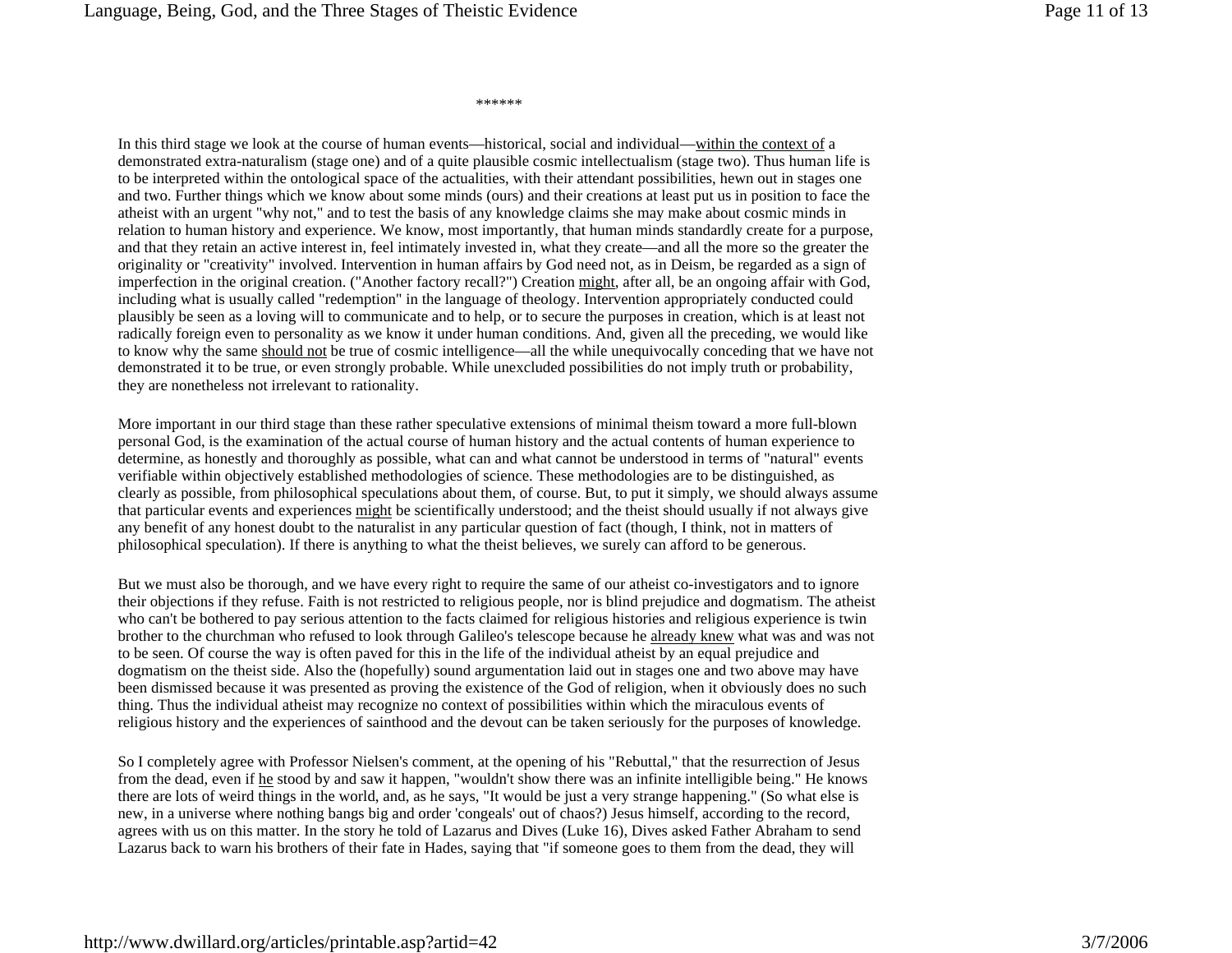repent!" But Abraham replied: "If they do not listen to Moses and the Prophets, neither will they be persuaded if someone rises from the dead." (vss 30-31) (You can imagine the fine, witty actions and comments to be heard around the dinner table had Lazarus reappeared on the scene! Just think how Monty Python or Bill Cosby or Woody Allen would do it, and you've got it. Abraham didn't fall off the turnip truck.)

Jesus' approach to these matters was, I believe, expressed in his statement: "You believe in God, believe also in me." (John 14:2) That's the right order. The religious ideas, history and context back of His life as an Israelite, together with his own teaching and action and character, provided for those who absorbed themselves in them something close to a logical demonstration, not of the existence of Jehovah, which was never in question for them, but of His specific nature. And this is third stage work. It will have no epistemic weight whatsoever except within an appropriate historical context, or some other arrangement which for the individual settles the first and second stage questions. Of course occasionally some people will just be overwhelmed by a historical or personal event. But a philosophically thoughtful person will never be convinced, much less someone operating from prejudice—even if they decide that they "had better give in to God"—unless they have found some intellectual satisfaction on stage one and stage two issues, which clearly the Bible, for its part, presumes is quite accessible and important. (Psalm 19, Romans 1:19-20)

Historical events and individuals—real or imagined, rigorously reported or mythologically elaborated—do in fact provide the specific content for beliefs about the gods of religious devotion. But it is always a mistake—regretfully very common, I'm afraid—to simply place the weight of proving the existence of God upon them, although they may always serve as appropriate points of challenge to dogmatic unbelief, and although they in fact will lead some people to belief in God. It is the task of theistic evidences at stage three to subject these contents to appropriate rational tests to determine, so far as possible, the more specific nature of the mind-like causal ground of the physical universe. There is no reason whatsoever why recognized religious activities, such as prayer or ritual and meditative practices, should not serve along with rational analysis, experimentation and historical research to that end. In every domain, the subject matter ultimately must determine the suitability of the methods for its study.

My own conviction is that a properly worked out inference in terms of "the best explanation"—but "best" in the full light of the results of stages one and two—will show it quite plausible that some extra-natural mind or minds of, roughly, the full theistic variety are causally present in human events: that there is "a power working for righteousness," as Matthew Arnold called it, at work in human history and available for interaction with individuals under certain circumstances. The real force back of such a conclusion can never be felt in the abstract, but only comes from the patient, highly motivated examination and comparison of details, which simply can't be engaged in here—and, really, can't be done for another person. But, to nevertheless speak generally, the existence of the Jewish people and of the Christian Church, when one goes into the fine texture of the history, personalities, thought and experience which make them up, seems to me by far best explained by the existence of, roughly, the type of deity that Christians and Jews, among others, worship. I by no means suggest that God is responsible for everything in these traditions, nor do I restrict the action of God in history to them alone. Indeed, if he is the sort of being they themselves present him as, then he is present with and makes himself known to all peoples. Every religious culture and experience should be deeply respected, even if not adopted and even if regarded as mistaken in important respects. Christians above all should know of God's habit of turning up in the wrong company, where according to the official view he absolutely could not be. What further inferences are to be drawn from this is another matter: one which must be handled with the utmost care. But the partisan of one religion must extend the same generous openness and hopefulness to the practitioners of other religions as he would want them and the atheist to extent to himself. The rule, "Do unto others as you would have them do unto you," also extends to inquiry with others.